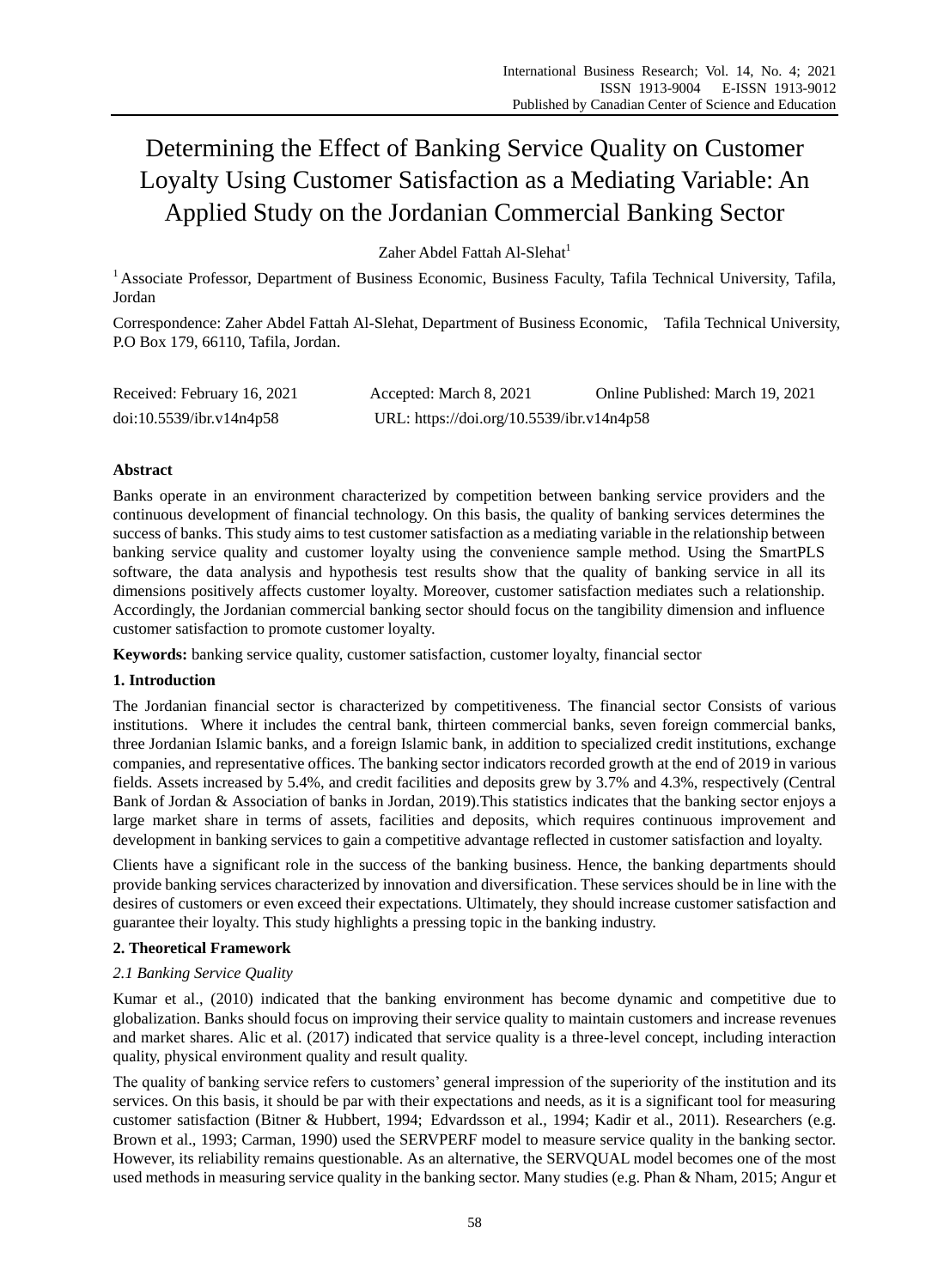al., 1999; Lau et al., 2013) have proven its applicability and efficiency.

Parasuraman et al. (1988) proposed an innovative tool to measure consumers' perception of service quality that later became known as service quality. Service quality includes all or some of the following dimensions: consumer reliability, responsiveness, tact and appreciation, communication, trust, communication, credibility, safety, knowledge of customer and tangibility.

To achieve the research objectives, the researcher uses the following dimensions of banking service quality: tangibility, reliability, responsiveness, sympathy and safety.

Prior studies (e.g. Ajmal et al., 2018; Naeem et al., 2009; Lomendra et al., 2019; Zeithaml et al., 2002; Raza et al., 2020; Kotler & Keller, 2012; Fragoso & Espinoza, 2017; Parasuraman et al., 1988; Eltahir & Abdallah, 2019; Al Karim & Chowdhury, 2014) used the following dimensions of banking service quality:

Tangibility: It includes physical evidence of a service, such as physical facilities, machinery, equipment and personnel.

Reliability: It indicates that the organization can provide the promised service reliably and accurately.

Responsiveness: It concerns the willingness of employees to provide assistance and service to clients.

Empathy: It refers to the individual care and attention given to clients.

Safety: It indicates customers' confidence and trust in dealing with banks, and the service is free from risks or errors.

#### *2.2 Customer Satisfaction*

The banking sector seeks to provide the best services to its customers. Customer satisfaction determines the success of any organization. So banks should identify their customers' needs and the time and resources required for these services (Kadir et al., 2011). Customer satisfaction refers to the results obtained from the actual evaluation between the requirements and the outcomes. (Sakhaei et al., 2014).

Liu et al. (2008) defined the following criteria to measure the level of customer satisfaction to obtain services:

Satisfaction: It is a perception that clients develop by accepting goods or services.

Content: It refers to the advantages of goods and services and the benefits of experimenting with consuming a good or service.

Relived: The services provided reduce the negative feeling of clients.

Novelty: The ability of goods and services to excite customers (or gain their attention).

Surprise: The surprise and unexpected pleasure that the service brings to customers.

#### *2.3 Customer Loyalty*

Customer loyalty refers to their repurchase intention (Flint et al., 2011; Fida et al., 2020). It is also known as buyback behavior, representing customer experience in using the service. Customer loyalty is considered a result of customer satisfaction. A customer who has good experience with a company will continue his subscription for its services. This action makes him sincere and rational in making the purchase decision for the service. Empirical evidence shows that organizations that care about their customers' expectations can achieve customer loyalty.

Kotler (2003); Kotler and Keller (2006) defined loyalty as a measure of customers' willingness to participate in the activities of an organization. Loyalty is built with customers by constantly contacting them through various means (e.g. E-mail, thank you letters, good treatment of employees, showing interest in an organization and supporting their success and happiness).

Khan and Fasih (2014) also explained that customer loyalty involves customers' psychological process, bias and decision-making and has a relation to some brands, final purchase and post-purchase behaviour.

#### **3. Research Problem**

The increasing competition and tremendous developments in banking service technology have imposed increasing difficulties, such as avoiding stereotypes and repetitive banking services. To achieve excellence in the quality of banking service, banks should address their shortcomings and improve their strength to gain customer loyalty. In turn, customer loyalty will increase bank profits. Accordingly, this study answers the following questions:

1. Does the quality of banking service affect customer loyalty?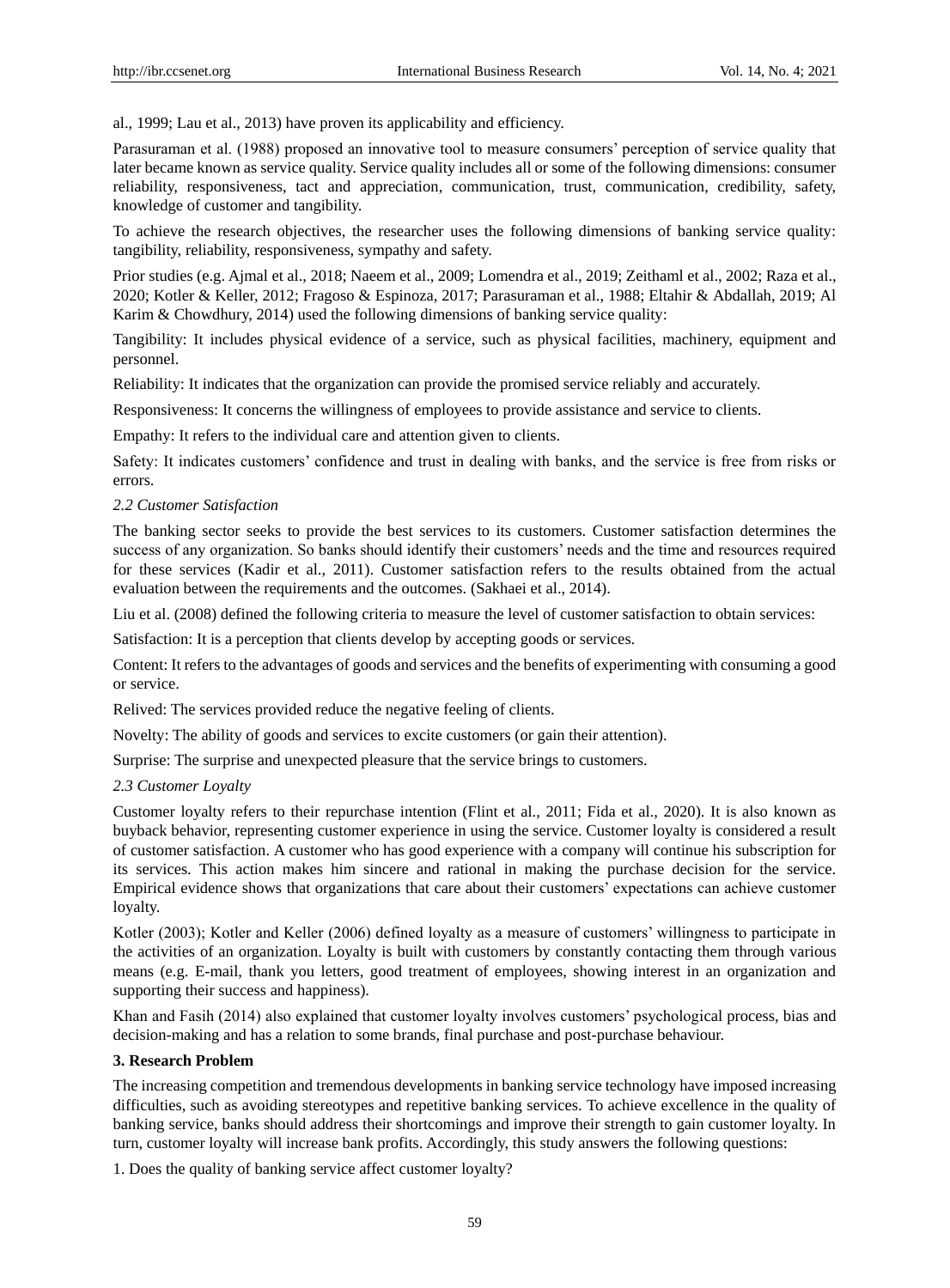- 2. Does the quality of banking service affect customer satisfaction?
- 3. Does customer satisfaction affect customer loyalty?
- 4. Does customer satisfaction mediate the relationship between banking service quality and customer loyalty?

## **4. Literature Review & Development Hypotheses**

Kranias and Bourlessa (2013) found that adequate proximity to a bank significantly affects customer loyalty. Consequently, Greek banks have redesigned their services to increase customer loyalty. Kheng et al. (2010) evaluated the banking sector in Malaysia. They asserted that banks should improve service quality to promote customer loyalty. Leninkumar (2016) revealed that various dimensions of service quality (i.e. Tangibility, reliability and empathy) significantly affect customer loyalty in the Sri Lankan banks. Likewise, Onditi et al. (2012) found that the quality of service greatly affects customer loyalty, given that the quality of service determines customer loyalty. Liu and Wang (2017) concluded that organizations that work to improve service quality through the influence customer loyalty could enhance their performance effectively. On the basis of the above discussion, this study proposes the following hypothesis:

Hypothesis 1: The quality of banking service positively affects customer loyalty.

Raza et al. (2020) and Hammoud et al. (2018) showed that the quality of banking service in its five dimensions has a large and positive effect on customer satisfaction. Al-Azzam (2015) mentioned that the dimensions of banking services positively affect customer satisfaction in Arab Banks. Nautiyal (2014) found that the dimensions of banking service quality affect customer satisfaction in Delhi. Mohammad and Alhamadani (2011) determined whether service quality is an important precedent for customer satisfaction in the Jordanian commercial banking sector. They concluded that the dimensions of service quality have a great effect on customer satisfaction. Recently, Vetrivel et al. (2020) extended the literature to the dimensions of Internet banking services. They revealed that these dimensions positively affect customer satisfaction. On the basis of the above discussion, this study proposes the following hypothesis:

Hypothesis 2: The quality of banking service positively affects customer satisfaction.

Prior studies (e.g. Mohsan et al., 2011; Arokiasamy, 2013) concluded that customer satisfaction has positive and negative relations to customer loyalty and intention to switch. Chiguvi and Guruwo (2017) found a positive relationship between customer satisfaction and customer loyalty. Leninkumar (2017) also found significant positive relationships between customer confidence and loyalty, customer satisfaction and loyalty and customer satisfaction and trust. Moreover, customer satisfaction significantly affects customer loyalty. On the basis of the above discussion, this study proposes the following hypothesis:

Hypothesis 3: Customer satisfaction positively affects customer loyalty.

Fida et al. (2020) showed that the quality of banking service and customer satisfaction and loyalty are highly correlated. The respondents, on average, agreed with the dimensions of the banking service in Oman. Siddiqi (2011) concluded that all features of the quality of banking service have a positive correlation with customer satisfaction. In turn, customer satisfaction positively influences customer loyalty in the banking sector in Bangladesh. Khatoon et al. (2020) found that the quality of banking service dimensions has a significant and positive impact on customers' purchasing intentions. Customer satisfaction (as the mediating variable) has a partial effect on the relationship between the independent and dependent variables. Khan and Fasih (2014) explored the relationship between banking service quality and customer satisfaction and loyalty. Using all of the former's dimensions, they found significant and positive correlations. On the basis of the above discussion, this study proposes the following hypothesis:

Hypothesis 4: Customer satisfaction mediates the relationship between the quality of banking service and customer loyalty*.*

## *4.1 Study Contribution*

This study is a continuation of previous studies related to the issue of the quality of banking services. It focuses on continuously enhancing the quality of banking services. It analyses and evaluates customer behaviour to help banks meet their various needs to achieve their loyalty to the service. This study is characterized by the following features:

Environment and sector: This research applies to branches of Jordanian commercial banks in Tafila Governorate. Its economic activity is diverse in funding sources, foreign investments, competitive small and medium enterprises and many natural resources. This situation also indicates the diversity of clients in this governorate.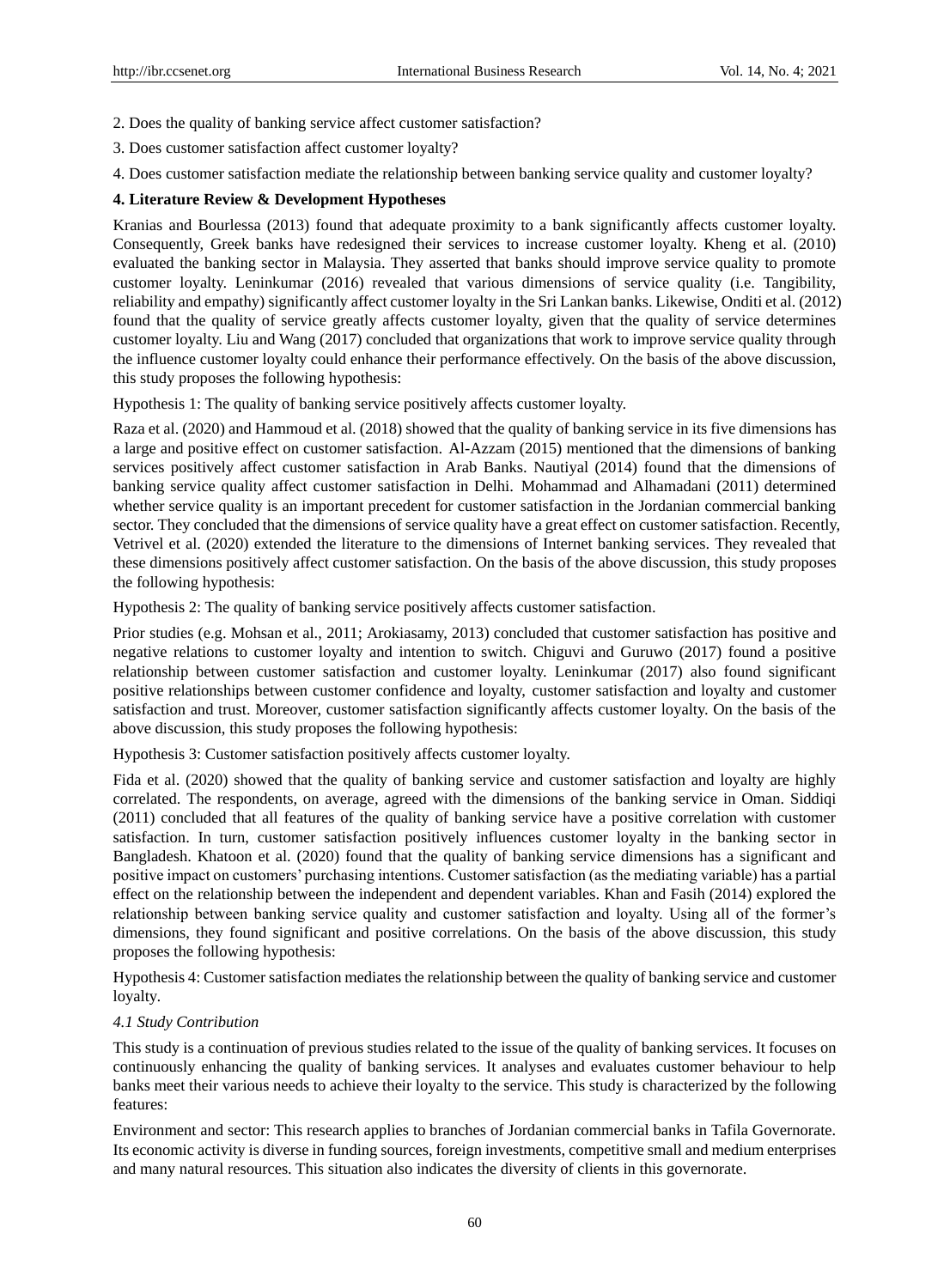This study is one of the first few studies from the perspective of the researcher which determines whether customer satisfaction mediates the relationship between banking service quality and customer loyalty. , especially in the middle-east environment.

## **5. Research Design**

#### *5.1 Research Model*

On the basis of related studies, the researcher developed the model shown in Figure (1).



Figure 1. The research model

#### *5.2 Population and Study Sample*

The study population consisted of all customers in the Jordanian commercial banking sector, including 13 banks. The study community is difficult to restrict, given the expansion of the Jordanian commercial banking sector and an increase in customers. Thus, this study only considered clients in Tafila Governorate. The study sample only included Jordan Ahli Bank, Arab Bank, Housing Bank and Cairo Amman Bank.

#### *5.3 Data Collection*

The researcher developed a study tool (questionnaire) to obtain data from the respondents. The study tool comprises four sections. The first section explains the demographic data, and the second section discusses the independent variable (i.e. Quality of banking service). The discussion follows prior studies (e.g. Raza et al., 2020; Fida et al., 2020; Siddiqi, 2011; Lomendra et al., 2019; Panichpathom, 2016). The third section explains the mediating variable (e.g. Customer satisfaction) following existing research (e.g. Hammoud et al., 2018; Siddiqi, 2011; Awuor, 2009). The fourth section covers the dependent variable and follows the literature (Mohsan et al., 2011; Leninkumar, 2017). The study tool uses a Likert-type scale ranging between strongly agree and strongly disagree.

On this basis, the researcher selected a convenience sample and distributed 300 questionnaires. Five questionnaires were excluded from the 290 retrieved questionnaires. A total of 285 questionnaires was considered suitable for analysis, accounting for 95% of the total distributed questionnaires. Table 1 presents the demographic characteristics of the study sample.

| Variable      | Category            | <b>Frequency</b> | <b>Percentage</b> |
|---------------|---------------------|------------------|-------------------|
| Gender        | Male                | 177              | 62.1              |
|               | Femal               | 108              | 37.9              |
|               | Total               | 285              | %100              |
| Age           | Less than 21 year   | 30               | 10.5              |
|               | $21-30$ years       | 95               | 33.3              |
|               | $31-40$ years       | 80               | 28.1              |
|               | $41-50$ years       | 44               | 15.4              |
|               | More than 50 years  | 36               | 12.6              |
|               | Total               | 285              | %100              |
| Educational   | Less than secondary | 33               | 11.6              |
| qualification | Diploma             | 84               | 29.5              |
|               | Bachelor            | 114              | 40                |
|               | Master              | 47               | 16.5              |

|  | Table 1. Demographic characteristics of the study sample |  |  |
|--|----------------------------------------------------------|--|--|
|  |                                                          |  |  |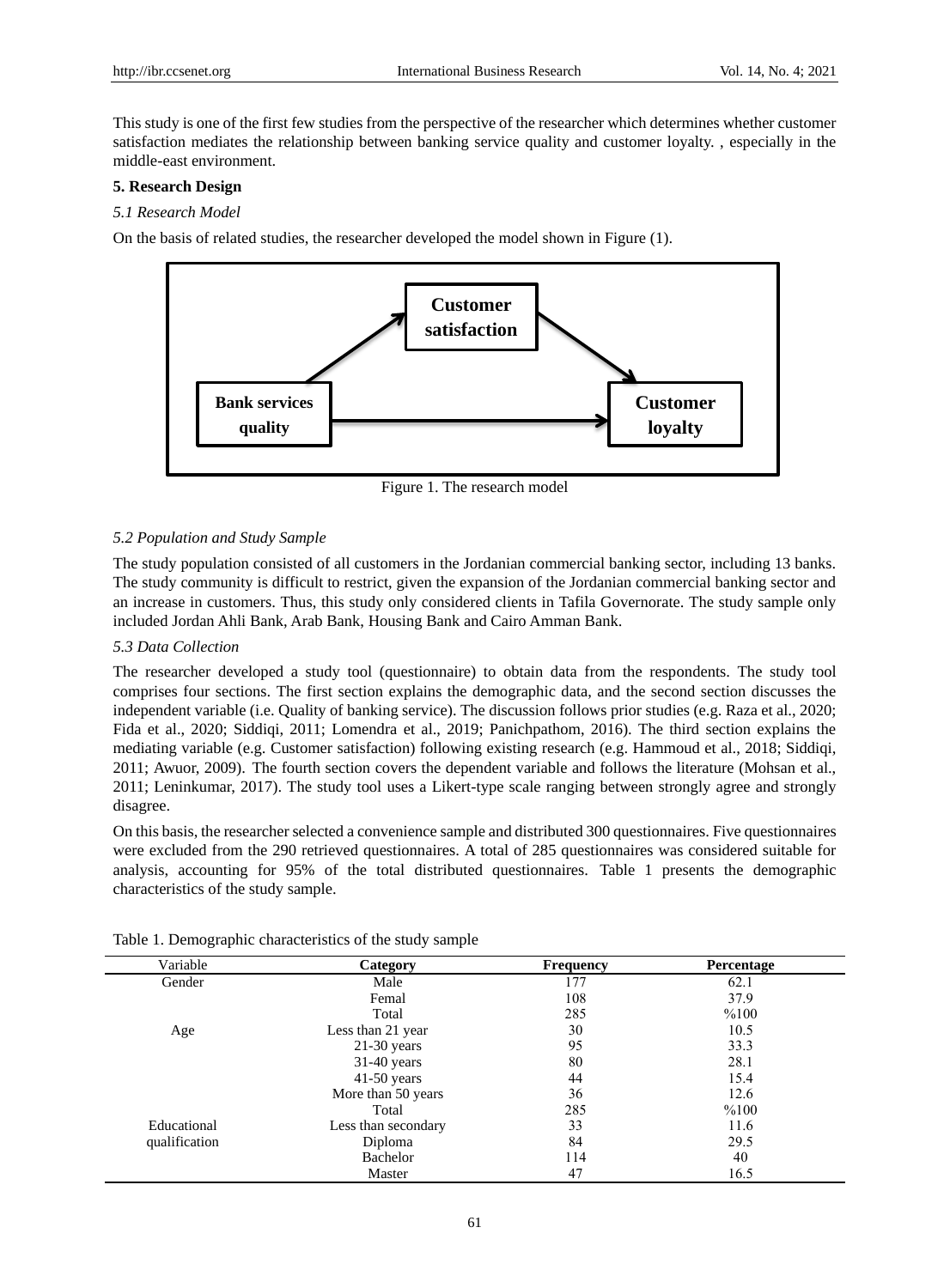|         | Ph.D                |     | 2.5  |  |
|---------|---------------------|-----|------|--|
|         | Total               | 285 | %100 |  |
| Dealing | Less than one yeare | 37  | 13   |  |
|         | $1-5$ years         | 128 | 44.9 |  |
|         | $1-10$ years        | 64  | 22.5 |  |
|         | More than 10 years  | 56  | 19.6 |  |
|         | Total               | 285 | %100 |  |
|         |                     |     |      |  |

Sources: Smart PLS Output

#### *5.4 Validity and Reliability*

After developing the questionnaire, the researcher presented it to a group of seven arbitrators with experience and competence in financial and banking sciences and business administration. The necessary adjustments were made to obtain the final version of the questionnaire. On this basis, the study tool (the questionnaire) could achieve the research aim.

The researcher used Cronbach's alpha coefficient to identify the extent of internal consistency between the paragraphs of the questionnaire. The scale test result is statistically acceptable if the Cronbach's alpha value is greater than the threshold of 0.70 (Hair et al., 2010). The closer the Cronbach's alpha to 1, the higher the degree of internal consistency (Sekaran & Bougie, 2009).

The Cronbach's alpha values of the study variables ranged from 0.808 to 0.915), as shown in Table 2. All of them were greater than 0.70 and considered acceptable for scientific research, indicating internal consistency and stability. Thus, the questionnaire was valid for analysis.

To verify the internal consistency, the researcher tested the composite reliability. With a value ranging between 0 and 1, its value is considered acceptable if it is greater than 0.70. In this study, all the independent variables were acceptable, as shown in Table 2. The average variance extracted (AVE) value is considered acceptable when it exceeds 0.50. In this study, the AVE was within acceptable limits.

Table 2 indicates that all factor loadings reach more than 0.70 and are within the acceptable limits of this test, except for Paragraph No. 4 within the (tangibles) axis and Paragraph No. 29 within the (customer loyalty) axis. Hence, these paragraphs were dropped in the second-level analysis. Moreover, multicollinearity was not a problem amongst the independent study variables. All tolerance values were greater than 0.2, and all VIF values were less than 5 and within the permissible limits.

| Variables      | Questions      | Factor | Cronbach's | Composite   | Average Variance | Tolerance | VIF   |
|----------------|----------------|--------|------------|-------------|------------------|-----------|-------|
|                |                |        | Alpha      | Reliability | Extracted        |           |       |
| Tangibles      | Q1             | 0.763  | 0.818      | 0.873       | 0.580            | .626      | 1.598 |
|                | Q <sub>2</sub> | 0.796  |            |             |                  |           |       |
|                | Q <sub>3</sub> | 0.776  |            |             |                  |           |       |
|                | Q4             | 0.685  |            |             |                  |           |       |
|                | Q <sub>5</sub> | 0.792  |            |             |                  |           |       |
| Reliability    | Q <sub>6</sub> | 0.805  | 0.915      | 0.937       | 0.749            | .473      | 2.115 |
|                | Q7             | 0.855  |            |             |                  |           |       |
|                | Q8             | 0.933  |            |             |                  |           |       |
|                | Q <sub>9</sub> | 0.798  |            |             |                  |           |       |
|                | Q10            | 0.926  |            |             |                  |           |       |
| Responsiveness | Q11            | 0.792  | 0.813      | 0.877       | 0.640            | .326      | 3.068 |
|                | Q12            | 0.795  |            |             |                  |           |       |
|                | Q13            | 0.824  |            |             |                  |           |       |
|                | Q14            | 0.789  |            |             |                  |           |       |
| Empathy        | Q15            | 0.907  | 0.896      | 0.924       | 0.710            | .296      | 3.377 |

Table 2. Factor loadings. Validity, and reliability of the Questionnaire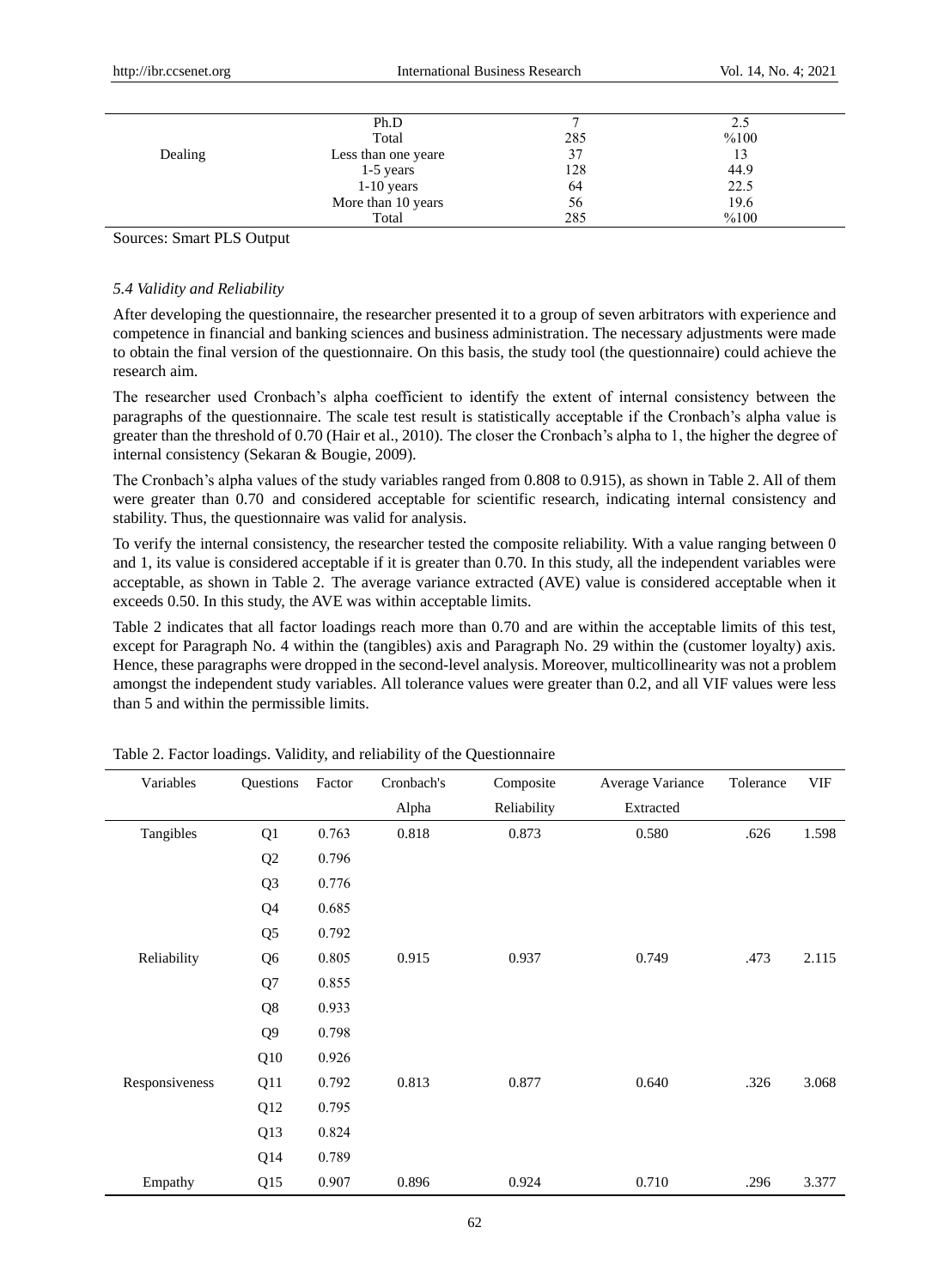|                         | Q16 | 0.823 |       |       |       |      |       |
|-------------------------|-----|-------|-------|-------|-------|------|-------|
|                         | Q17 | 0.915 |       |       |       |      |       |
|                         | Q18 | 0.771 |       |       |       |      |       |
|                         | Q19 | 0.785 |       |       |       |      |       |
| Safety                  | Q20 | 0.819 | 0.808 | 0.874 | 0.635 | .301 | 3.322 |
|                         | Q21 | 0.734 |       |       |       |      |       |
|                         | Q22 | 0.808 |       |       |       |      |       |
|                         | Q23 | 0.823 |       |       |       |      |       |
| Customer                | Q24 | 0.784 | 0.845 | 0.890 | 0.618 | .242 | 4.133 |
| satisfaction            | Q25 | 0.795 |       |       |       |      |       |
|                         | Q26 | 0.791 |       |       |       |      |       |
|                         | Q27 | 0.853 |       |       |       |      |       |
|                         | Q28 | 0.763 |       |       |       |      |       |
| <b>Customer Loyalty</b> | Q29 | 0.679 | 0.896 | 0.925 | 0.715 | .303 | 3.304 |
|                         | Q30 | 0.914 |       |       |       |      |       |
|                         | Q31 | 0.872 |       |       |       |      |       |
|                         | Q32 | 0.805 |       |       |       |      |       |
|                         | Q33 | 0.934 |       |       |       |      |       |

Sources: Smart PLS Output



Figure 2. the model of standardized loading and path coefficient for the trimmed model

## **6. Discussion**

## *6.1 Mean and Standard Deviations*

Table 3 shows the arithmetic mean, standard deviation and the relative importance of all study variables. The arithmetic mean and the relative importance of all the variables reach the average level. Thus, the quality of banking service in all its dimensions, customer satisfaction and customer loyalty are moderate, considering the study sample under examination and analysis.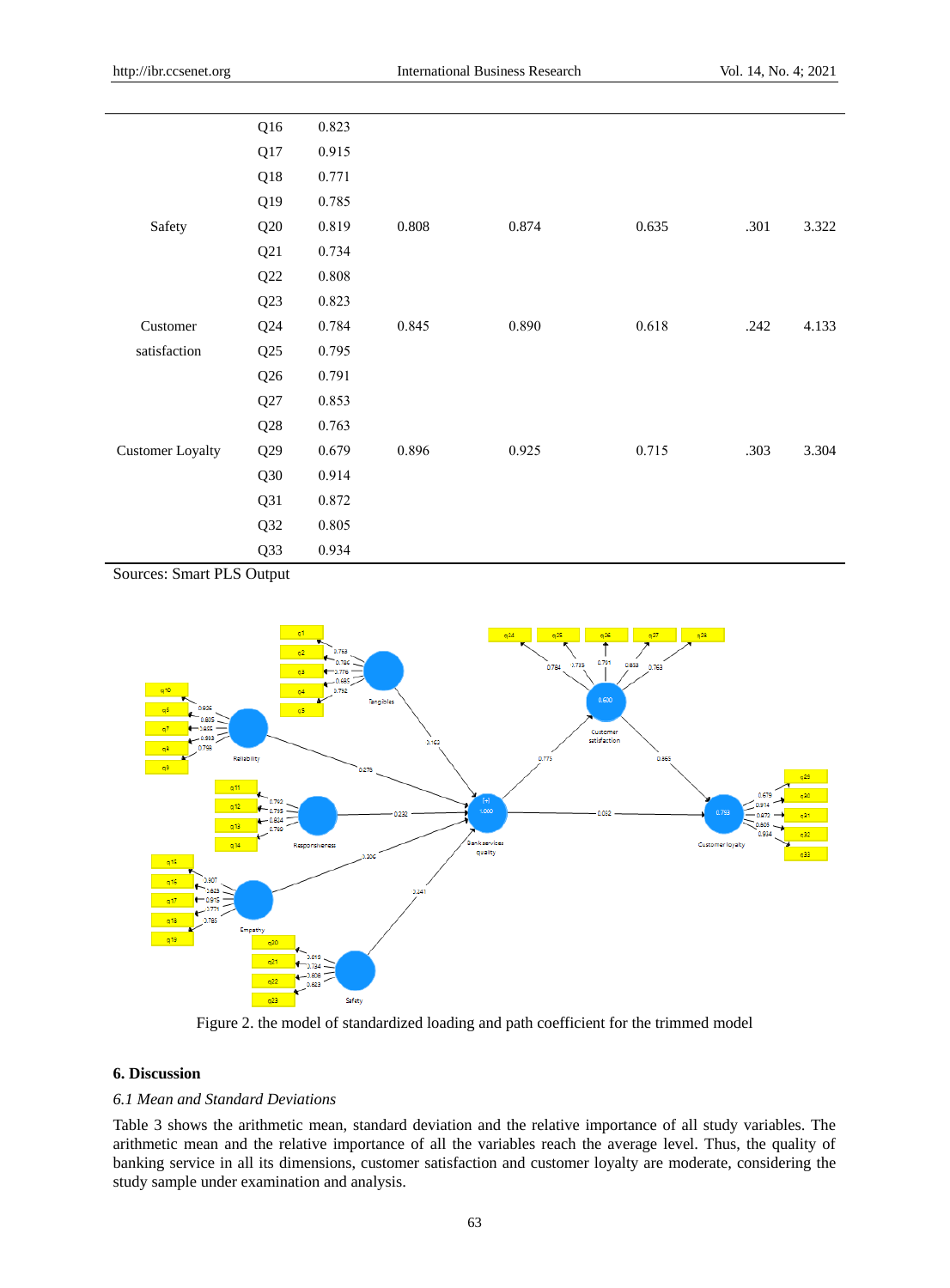| Variables               | <b>Ouestions</b>        | Mean | S.D   | Level    |
|-------------------------|-------------------------|------|-------|----------|
| Tangibles               | Q1                      | 2.04 | .846  | low      |
|                         | Q2                      | 2.56 | 1.004 | moderate |
|                         | Q <sub>3</sub>          | 2.33 | .857  | low      |
|                         | Q4                      | 2.64 | .967  | moderate |
|                         | O <sub>5</sub>          | 2.67 | .943  | moderate |
|                         | General arithmetic mean | 2.44 |       | moderate |
| Reliability             | Q <sub>6</sub>          | 2.47 | .882  | moderate |
|                         | Q7                      | 2.35 | .862  | moderate |
|                         | Q8                      | 2.30 | .726  | low      |
|                         | Q <sub>9</sub>          | 2.47 | .890  | moderate |
|                         | Q10                     | 3.15 | 1.034 | moderate |
|                         | General arithmetic mean | 2.54 |       | moderate |
| Responsiveness          | Q11                     | 2.45 | .848  | moderate |
|                         | Q12                     | 2.43 | .915  | moderate |
|                         | Q13                     | 2.52 | .940  | moderate |
|                         | Q14                     | 2.39 | .926  | moderate |
|                         | General arithmetic mean | 2.44 |       | moderate |
| Empathy                 | Q15                     | 2.30 | .813  | low      |
|                         | Q16                     | 2.48 | .918  | moderate |
|                         | Q17                     | 2.42 | .941  | moderate |
|                         | Q18                     | 2.80 | 1.038 | moderate |
|                         | O19                     | 2.66 | 1.017 | moderate |
|                         | General arithmetic mean | 2.53 |       | moderate |
| Safety                  | Q20                     | 2.64 | .974  | moderate |
|                         | Q21                     | 3.01 | .984  | moderate |
|                         | Q22                     | 2.33 | .959  | low      |
|                         | O <sub>23</sub>         | 2.40 | .987  | moderate |
|                         | General arithmetic mean | 2.59 |       | moderate |
| Customer satisfaction   | Q24                     | 2.52 | .898  | moderate |
|                         | Q25                     | 2.73 | .960  | moderate |
|                         | Q26                     | 2.46 | .898  | moderate |
|                         | Q27                     | 2.50 | .937  | moderate |
|                         | Q28                     | 2.40 | .801  | moderate |
|                         | General arithmetic mean | 2.52 |       | moderate |
| <b>Customer Loyalty</b> | Q29                     | 2.56 | .865  | moderate |
|                         | Q30                     | 2.53 | .850  | moderate |
|                         | Q31                     | 3.04 | 1.122 | moderate |
|                         | Q32                     | 2.52 | .906  | moderate |
|                         | Q33                     | 2.44 | .997  | moderate |
|                         | General arithmetic mean | 2.61 |       | moderate |

#### Table 3. Mean, standard deviations, and level

Means description  $(1 - 2.33 \text{ low}, 2.34 - 3.67 \text{ moderate}, 3.68 - 5 \text{ high})$ 

Sources: Smart PLS Output

## *6.2 Test Hypotheses*

#### Analysis of Hypothesis 1 Test Results

Table 4 shows the test results of Hypothesis 1. The effect of the quality of banking service has a positive explanatory power of 43.1% of customer loyalty. This effect is statistically significant at the 0.05 level and supported by the t-test result of 19.403 which is greater than its tabulated value. Therefore, Hypothesis 1 is accepted. The quality of banking service in all its dimensions has a positive effect on customer loyalty.

Moreover, all dimensions of banking service quality are statistically significant at a level of less than 0.05. The dimension of empathy ( $\beta$  = 0.207) has a greater effect on customer loyalty than reliability ( $\beta$  = 0.194) and responsiveness ( $\beta$  = 0.155).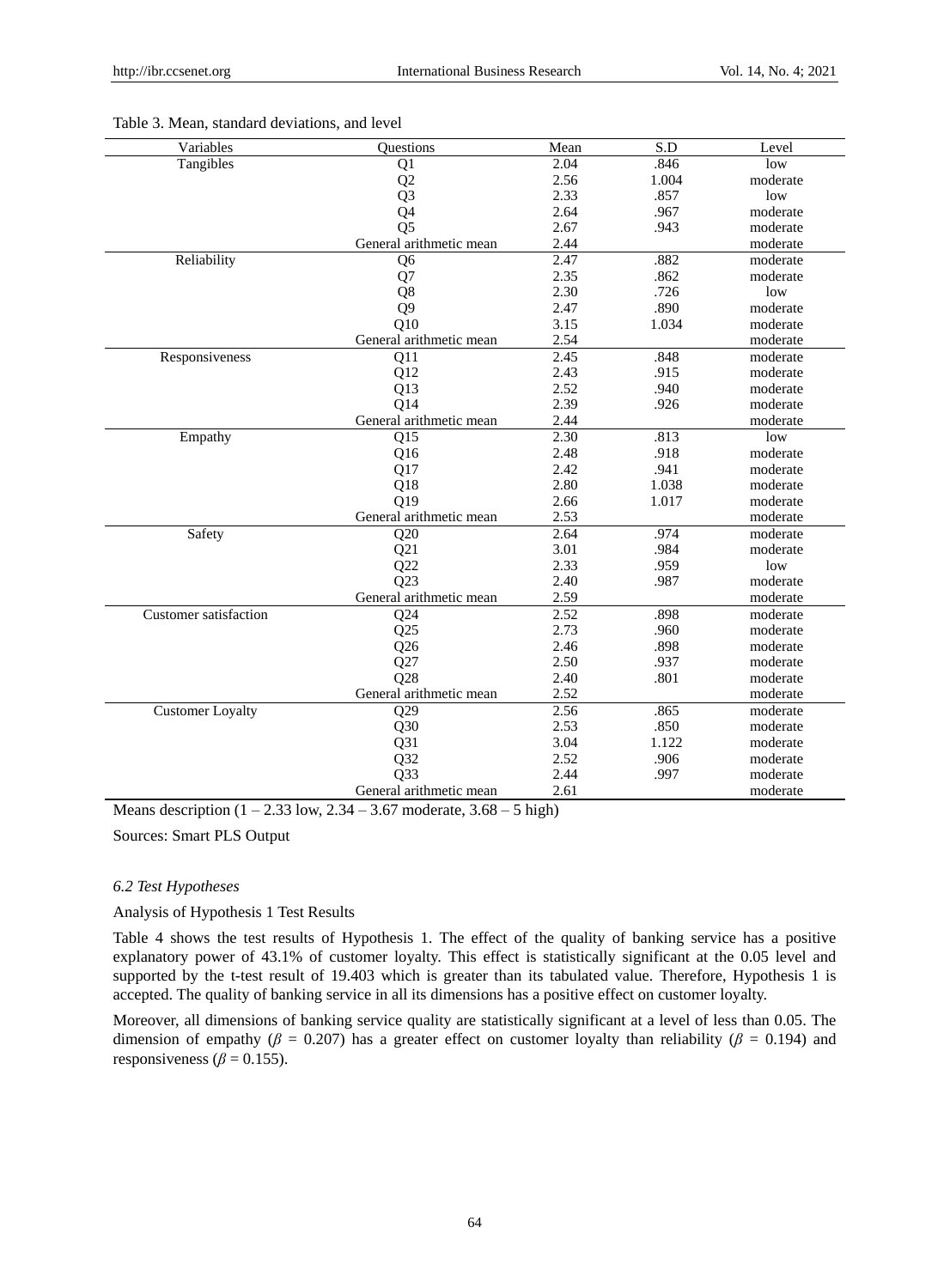| <b>Dependent</b> | <b>Independent Variables</b> |       |                   |                |            |               |
|------------------|------------------------------|-------|-------------------|----------------|------------|---------------|
| <b>Variable</b>  |                              |       |                   |                |            |               |
|                  |                              | β     | <b>SD</b>         | <b>T</b> -test | <b>Sig</b> | <b>Result</b> |
|                  | <b>Bank services quality</b> | 0.657 | 0.034             | 19.403         | 0.000      | Accepted      |
|                  |                              |       | <b>Dimensions</b> | <b>Effect</b>  |            |               |
| <b>Customer</b>  | Tangibles                    | 0.102 | 0.011             | 8.901          | 0.000      | Accepted      |
| Loyalty          | Reliability                  | 0.194 | 0.012             | 15.704         | 0.000      | Accepted      |
|                  | Responsiveness               | 0.155 | 0.012             | 13.367         | 0.000      | Accepted      |
|                  | Empathy                      | 0.207 | 0.014             | 14.465         | 0.000      | Accepted      |
|                  | Safety                       | 0.149 | 0.012             | 12.873         | 0.000      | Accepted      |
|                  | R <sup>2</sup>               | 0.431 |                   |                |            |               |
|                  | R <sup>2</sup> Adjusted      | 0.429 |                   |                |            |               |

## Table 4. First Hypotheses Testing Result

#### *Analysis of Hypothesis 2 Test Results*

Table 5 shows the test results of Hypothesis 2. The value of *R*<sup>2</sup>(0.605) indicates that the quality of banking service has a positive explanatory power amounting to 60.5% of the change in customer satisfaction, and this effect is statistically significant at 0.05 level. This finding is enhanced by the t-test value of 31.776, which is greater than its tabulated value. Thus, Hypothesis 2 is accepted. The quality of banking service in all its dimensions has a positive effect on customer satisfaction.

The results in Table 5 also indicate that all the dimensions of banking service quality are statistically significant at the 0.05 level. This finding is consistent with those of Hypothesis 1 in the first and second dimensions. The dimension of empathy ( $\beta$  = 0.245) has the greatest effect, followed by reliability ( $\beta$  = 0.231) and safety ( $\beta$  = 0.181).

| <b>Dependent</b><br><b>Variable</b> | <b>Independent Variables</b> |       |                          |               |            |               |
|-------------------------------------|------------------------------|-------|--------------------------|---------------|------------|---------------|
|                                     |                              | β     | <b>SD</b>                | <b>T-test</b> | <b>Sig</b> | <b>Result</b> |
|                                     | <b>Bank services quality</b> | 0.778 | 0.024                    | 31.776        | 0.000      | Accepted      |
|                                     |                              |       | <b>Dimensions</b> Effect |               |            |               |
|                                     | Tangibles                    | 0.120 | 0.013                    | 9.550         | 0.000      | Accepted      |
|                                     | Reliability                  | 0.231 | 0.012                    | 19.601        | 0.000      | Accepted      |
| <b>Customer</b>                     | Responsiveness               | 0.177 | 0.009                    | 20.723        | 0.000      | Accepted      |
| <b>Satisfaction</b>                 | Empathy                      | 0.245 | 0.012                    | 20.427        | 0.000      | Accepted      |
|                                     | Safety                       | 0.181 | 0.011                    | 16.530        | 0.000      | Accepted      |
|                                     | R <sup>2</sup>               | 0.605 |                          |               |            |               |
|                                     | R <sup>2</sup> Adjusted      | 0.603 |                          |               |            |               |

Table 5. Second Hypotheses Testing Result

#### *Analysis of Hypothesis 3 Test Results*

The results in Table 6 refer to the test results of Hypothesis 3. Customer satisfaction has a positive interpretation of customer loyalty ( $R<sup>2</sup> = 0.605$ ). This result is confirmed by the t-test value of 72.004, which is greater than its tabulated value. Thus, Hypothesis 3 is accepted. Customer satisfaction has a positive effect on customer loyalty.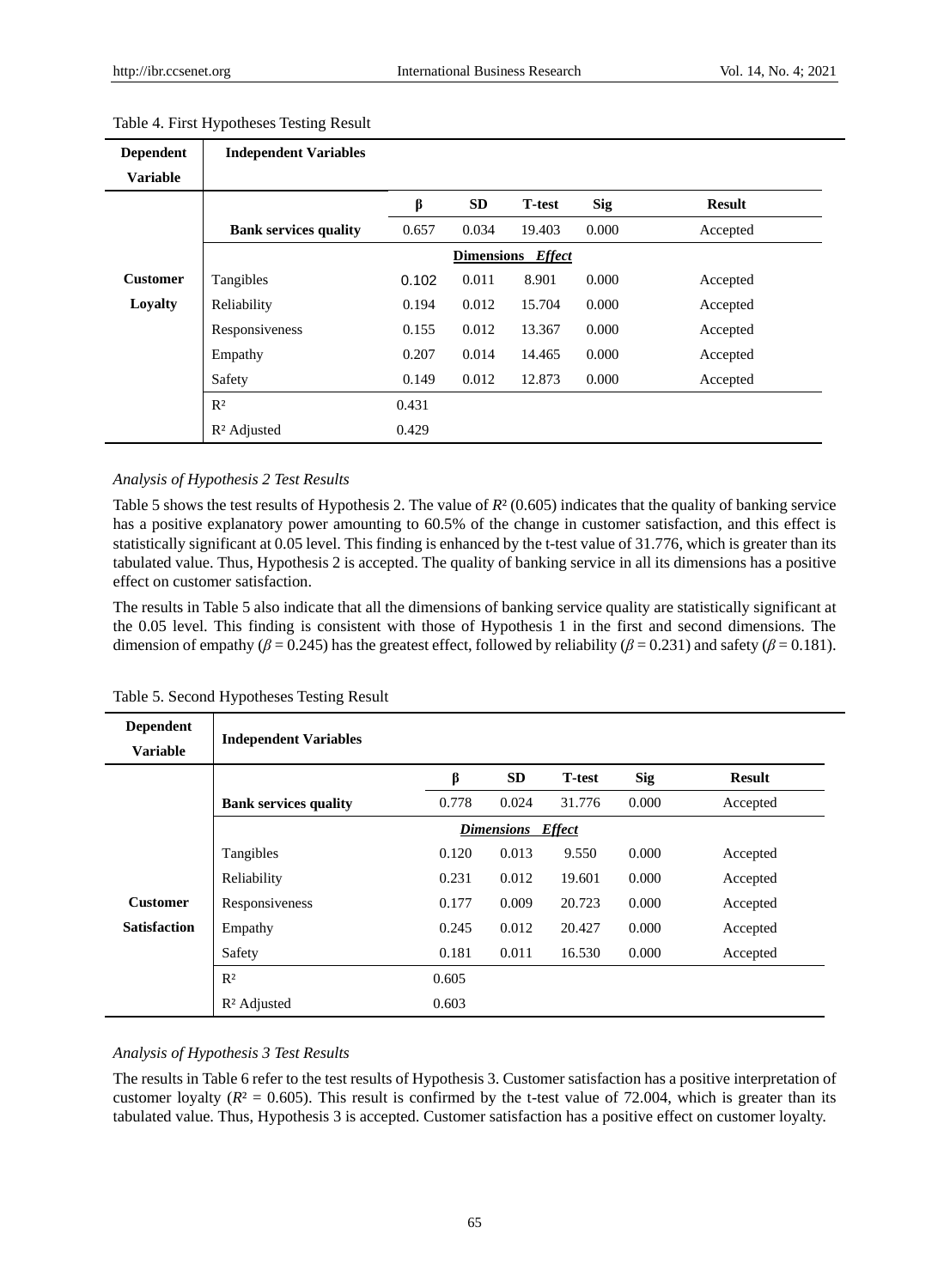| <b>Dependent</b> |                              |       |       |           |                |            |               |
|------------------|------------------------------|-------|-------|-----------|----------------|------------|---------------|
| <b>Variable</b>  | <b>Independent Variables</b> |       |       |           |                |            |               |
| Customer         |                              |       |       | <b>SD</b> | <b>T</b> -test | <b>Sig</b> | <b>Result</b> |
| Loyalty          | <b>Customer Satisfaction</b> |       | 0.875 | 0.012     | 72.004         | 0.000      | Accepted      |
|                  | R <sup>2</sup>               | 0.605 |       |           |                |            |               |
|                  | R <sup>2</sup> Adjusted      | 0.604 |       |           |                |            |               |

#### Table 6. Third Hypotheses Testing Result

## *Analysis of Hypothesis 4 Test Results*

The results in Table 7 refer to the test results of Hypothesis 4. It states that customer satisfaction mediates the relationship between banking service quality and customer loyalty. To test the intermediate variable hypothesis, the researcher relied on the method proposed by a prior study (Preacher & Hayes, 2008), which is based on the following two tests:

1- Bootstrap the indirect effect (Total effect)

The effect of the independent variable on the dependent variable is tested (the total effect). The first condition indicates a statistically significant relationship between the independent and dependent variables, even with the mediating variable. In Table 7, the effect of the quality of banking service has a positive explanatory power amounting to 79.3% of the change in customer loyalty in the presence of customer satisfaction. Customer satisfaction as an intermediary variable has increased the above direct effect compared with Hypothesis 1 (43.1%) in Table 4. The t-test value is 16.363, which is greater than its tabulated value.

#### Table 7. Forth Hypotheses Testing Result

| Independent<br><b>Variable</b> | <b>Mediator</b><br>Variable | <b>Dependent</b><br><b>Variable</b> |       | SD    | <b>T</b> -test | Sig   | <b>Result</b> |
|--------------------------------|-----------------------------|-------------------------------------|-------|-------|----------------|-------|---------------|
| <b>BSO</b>                     | CS<br>------- -             | $---> CL$                           | 0.670 | 0.041 | 16.363         | 0.000 | Accepted      |
| R <sup>2</sup>                 | 0.793                       |                                     |       |       |                |       |               |
| R <sup>2</sup> Adjusted        | 0.792                       |                                     |       |       |                |       |               |

Whereas: BSQ: Bank services quality. CS: Customer satisfaction. CL: Customer loyalty

2- Bootstrap confidence interval (Lower and upper levels)

The second condition verifies the effect of the mediating variable (Preacher & Hayes, 2008). The upper and lower limits were bootstrapped at a confidence level of 95%. In Table 8, the lower and upper limits of the confidence interval are 0.600 and 0.791.

Zero does not interrupt these two values. Thus, customer satisfaction mediates the relationship between banking service quality and customer loyalty, supporting Hypothesis 4.

Table 8. Template for Mediation Calcuation

|    |        |        |                           |       |         |        | <b>Bootstrapped Confidence Interval</b> |                 |
|----|--------|--------|---------------------------|-------|---------|--------|-----------------------------------------|-----------------|
|    | Path a | Path b | <b>Indirect</b><br>Effect | S E   | t-value | 95% LL | 95%UL                                   | <b>Decision</b> |
| H4 | 0.778  | 0.875  | 0.681                     | 0.041 | 16.604  | 0.600  | 0.761                                   | Mediation       |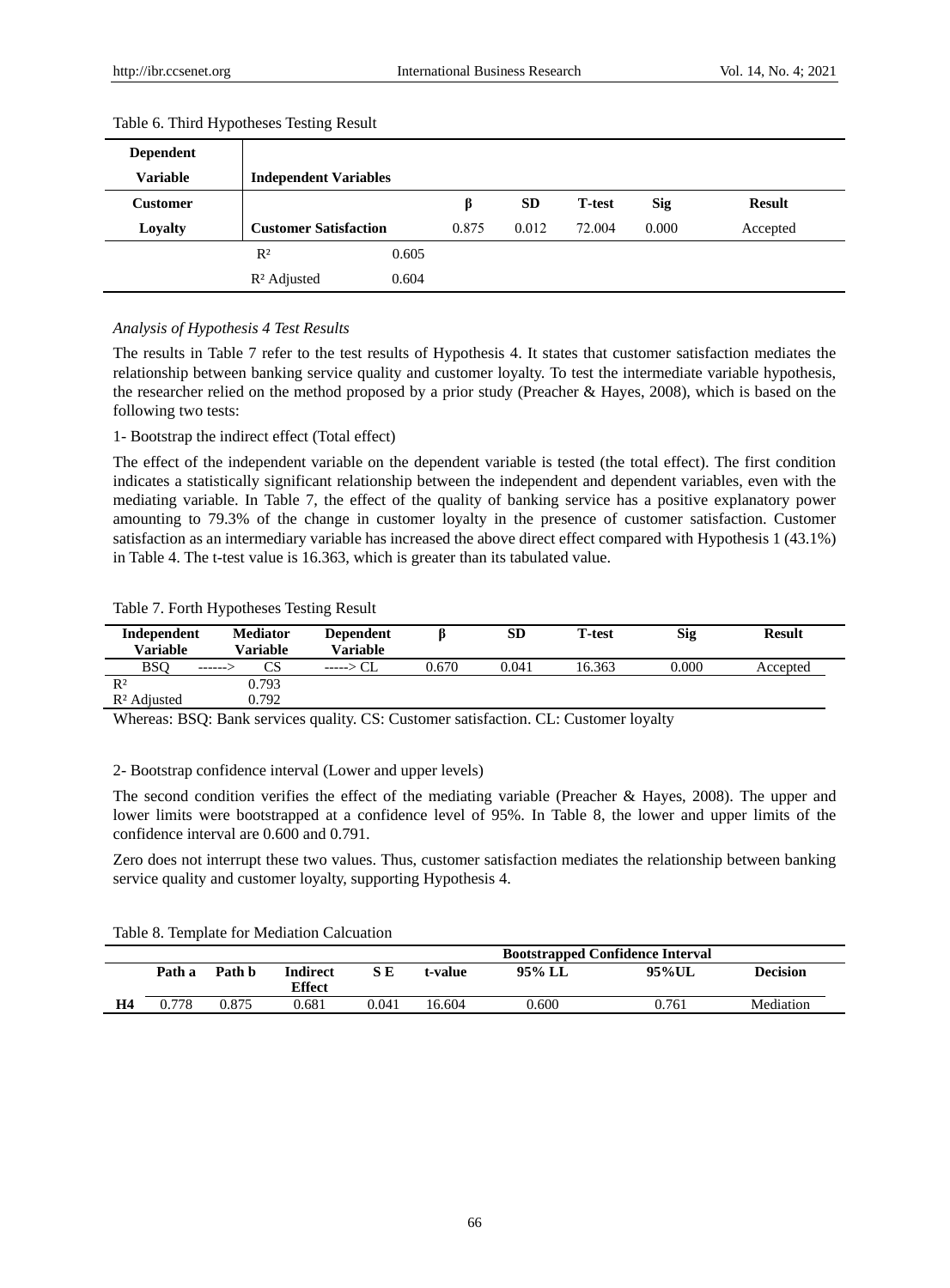

Figure 3. the model of standardized loading and path coefficient for the trimmed model, after deleting questions (4&29)

## **7. Conclusion**

The arithmetic averages of all the variables reach the average level, indicating that customer satisfaction and loyalty are generally average for the quality of banking services provided to the sample under examination and analysis.

The researcher also validated the SERVQUAL model in the five dimensions investigated in this study using SmartPLS. The dimensions with the greatest effects on customer loyalty are empathy, reliability and responsiveness. The evaluation of customer satisfaction shows empathy as the best dimension, followed by reliability and safety. The weakest dimension is the tangibility dimension.

The results of the SmartPLS test support Hypothesis 1. The quality of banking service in all its dimensions has a positive effect on customer loyalty. This finding agrees with prior studies (Kheng et al., 2010; Leninkumar, 2010; Liu & Wang, 2017). Thus, the quality of banking services is a critical determinant of customer loyalty. It should stay consistent with customer behaviour and perception management, which is positively reflected in the banks' market share.

The analysis results support Hypothesis 2. The quality of banking service in all its dimensions has a positive effect on customer satisfaction. This finding is consistent with prior studies (Raza et al., 2020; Hammoud et al., 2018; Al-Azzam, 2015; Nautiyal, 2014; Mohammad & Alhamadani, 2011). Thus, banks should improve all dimensions of their service quality. In turn, they can enhance the satisfaction of existing customers and attract more customers in the future.

The test results support Hypothesis 3. Customer satisfaction has a positive effect on customer loyalty. This finding is consistent with prior studies (Leninkuman, 2017; Arokiasamy, 2013; Mohsan et al., 2011; Chiguvi & Guruwo, 2017). Thus, if customers are satisfied with the provided banking services, they will stay loyal. Satisfaction precedes loyalty; that is, the greater the customer satisfaction, the greater their loyalty to the bank.

Finally, customer satisfaction mediates the relationship between the quality of banking service and customer loyalty. This finding is partly consistent with prior studies (Fida et al., 2020; Siddiqi, 2011; Khan & Fasih, 2014). Thus, mutual relationships exist between the quality of banking service and customer loyalty through customer satisfaction as a mediating variable. These relationships enhance and develop the options offered in banking services, which lead to advantages in the competitive banking market.

## **8. Recommendations**

On the basis of the above results, the Jordanian commercial banking sector should continuously develop and improve the quality of its banking services, with a focus on the tangible dimension.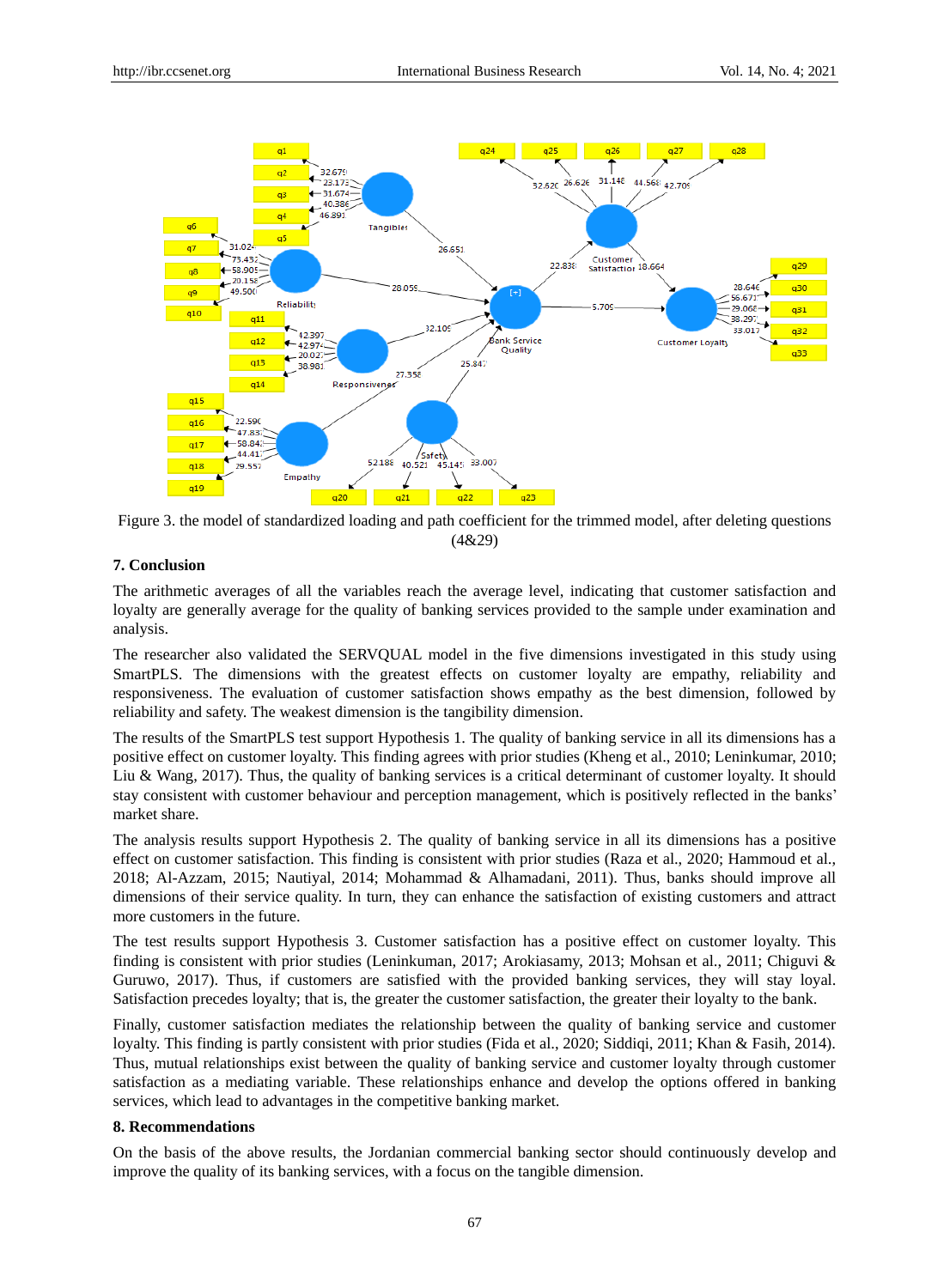Banks should influence customer satisfaction to achieve their loyalty whilst paying attention to their needs.

Banks should invest in factors that may positively affect customer satisfaction and loyalty, such as reducing the processing time, adding more parking spaces and handling complaints quickly. Bank employees should show sincere concern to clients' needs to provide effective services.

Finally, banks should consider increasing their branches in the governorate of Tafila to provide more services in line with the wishes and aspirations of customers.

#### **9. Limitations and Future Research Directions**

This study was limited to Tafila governorate. Hence, the results should not be generalized easily to other contexts. Future research should focus on larger cities with a higher number of clients.

Future works should also cover other variables, such as confidence, bank location and confidentiality, and customers of different demographic and cultural variables.

## **References**

- Ajmal, H., Khan, R., & Fatima, M. (2018). Impact of service quality on customer satisfaction in banking industry of Pakistan: A case study of Karachi. *Journal of Social and Administrative Sciences*, *5*(3), 219-238.
- Al Karim, R., & Chowdhury, T. (2014). Customer satisfaction on service quality in private commercial banking sector in Bangladesh. *British Journal of Marketing Studies*, *2*(2), 1-11.
- Al-Azzam, A. (2015). The Impact of Service Quality Dimensions on Customer Satisfaction: A Field Study of Arab Bank in Irbid City, Jordan. *European Journal of Business and Management, 7*(15), 54-53
- Alic, A., Agic, E., & Cinjarevic, M. (2017). The importance of store image and retail service quality in private brand image-building. *Entrepreneurial Business and Economics Review*, *5*(1), 27-42. https://doi.org/10.15678/EBER.2017.050102
- Angur, M., Nataraajan, R., & Jahera, J. (1999). Service quality in the banking industry: An assessment in a developing economy. *International Journal of Bank Marketing, 17*(3), 116-125. https://doi.org/10.1108/02652329910269211
- Arokiasamy, A. (2013). The impact of customer satisfaction on customer loyalty and intentions to Switch in the banking sector in Malysia. *The Journal of Commerce*, *5*(1), 14-21.
- Association of banks in Jordan, Annual report. (2019). Retrieved fro[m https://www.abj.org.jo/](https://www.abj.org.jo/)
- Awuor, B. (2009). *Service quality and customer satisfaction in the banking sector in Kenya.* Unpublished masters thesis, University of Nairobi.
- Bitner, M., & Hubbert, A. (1994). Encounter satisfaction versus over satisfaction versus quality: The Customer's Voice. *New Directions in Theory and Practice,* 79-84.
- Brown, T., Churchill, G., & Peter, J. (1993). Improving the measurement of service quality. *Journal of Retailing*, *69*(1), 127-139. https://doi.org/10.1016/S0022-4359(05)80006-5
- Carman, J. (1990). Consumer perceptions of service quality: An assessment of the SERVQUAL dimensions. *Journal of Retailing*, *66*(1), 35-55.
- Central Bank of Jordan, Annual report (2019). Retrieved fro[m https://www.cbj.gov.jo/](https://www.cbj.gov.jo/)
- Chiguvi, D., & Guruwo, P. (2017). Impact of Customer Satisfaction on Customer Loyalty in the Banking Sector. *International Journal of Scientific Engineering and Research, 5*(2), 55-63.
- Edvardsson, B., Thomasson, B., & Ovretveit, J. (1994). *Quality of service: Making it really work* (1st ed.). Berkshire: Mc Graw-Hill.
- Eltahir, O., & Abdallah, N. (2019). The impact of quality of banking service on the satisfaction of customers of commercial banks in the province of Darb - Saudi Arabia. *Arab Journal for Scientific Publishing*, *14,* 74-98.
- Fida, B., Ahmed, U., Al-Balushi, Y., & Singh, D. (2020). Impact of Service Quality on Customer Loyalty and Customer Satisfaction in Islamic Banks in the Sultanate of Oman. *Journals.sagepub.com/home/sgo, SAGE Open,* 1-10. https://doi.org/10.1177/2158244020919517
- Flint, D., Blocker, C., & Boutin, P. (2011). Customer value anticipation, customer satisfaction and loyalty: An empirical examination. *Industrial Marketing Management*, *40*(2), 219-230. https://doi.org/10.1016/j.indmarman.2010.06.034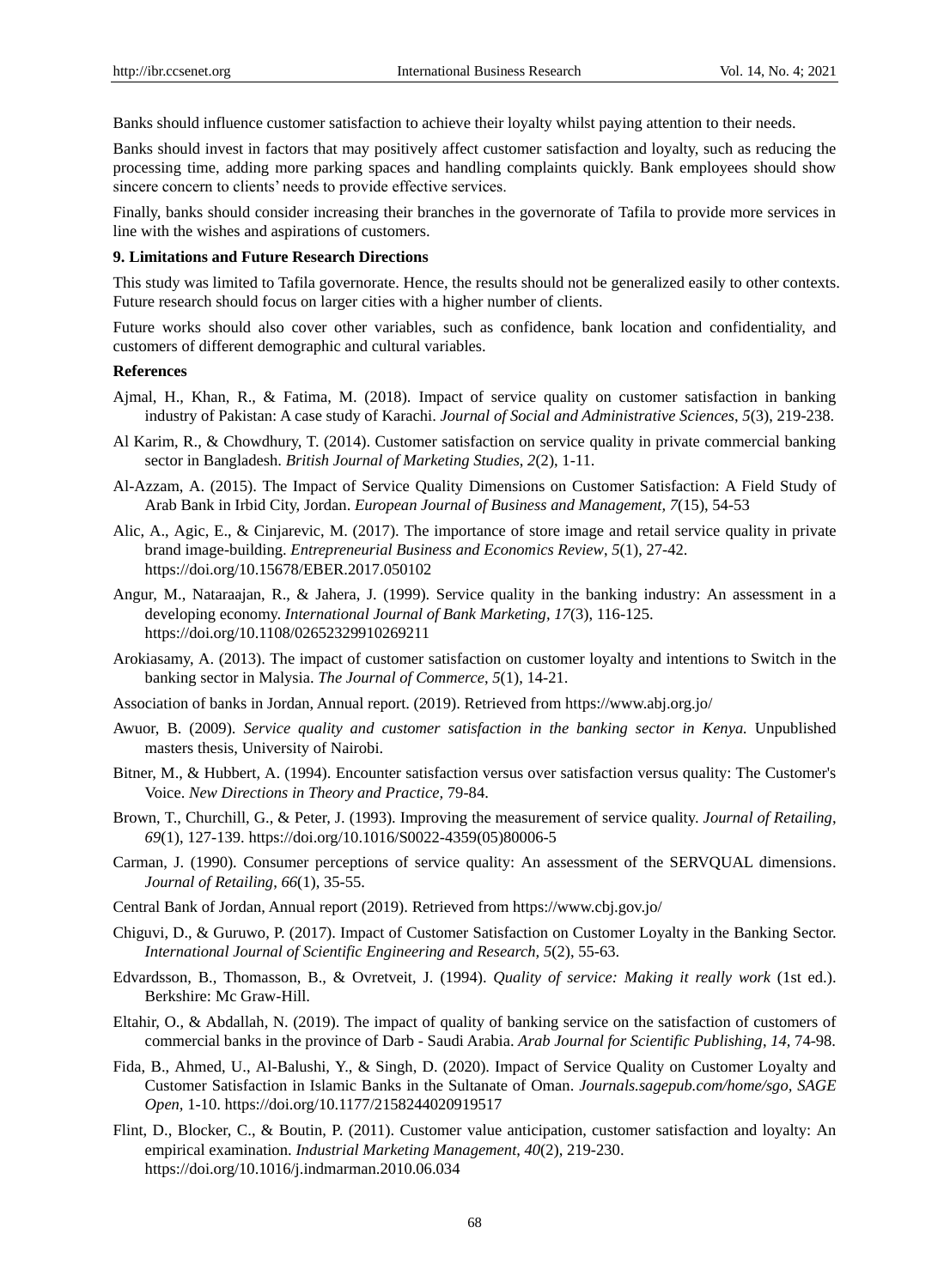- Fragoso, J., & Espinoza, I. (2017). Assessment of banking service quality perception using the SERVPERF model. *Contaduría y Administración, 62,* 1294-1316. https://doi.org/10.1016/j.cya.2017.06.011
- Hair, J., Black, W., Babin, B., & Anderson, R. (2010). *Multivariate Data Analysis: A global Perspective* (7th ed.). Pearson Education, Inc., Saddle River, New Jersey.
- Hammoud, J., Bizri, R., & El Baba, I. (2018). The Impact of E-Banking Service Quality on Customer Satisfaction: Evidence From the Lebanese Banking Sector. *Journals.sagepub.com/home/sgo, SAGE Open,*  1-12. https://doi.org/10.1177/2158244018790633
- Kadir, H., Rahmani, N., & Masinaei, R. (2011). Impacts of service quality on customer satisfaction: Study of Online banking and ATM services in Malaysia. *International Journal of Trade, Economics and Finance*, *12*(1), 1-9. https://doi.org/10.7763/IJTEF.2011.V2.71
- Khan, M., & Fasih, M. (2014). Impact of Service Quality on Customer Satisfaction and Customer Loyalty: Evidence from Banking Sector, Pakistan. *Journal of Commerce and Social Sciences*, *8*(2), 331-354.
- Khatoon, S., Zhengliang, X., & Hussain, H. (2020). *The Mediating Effect of Customer Satisfaction on the Relationship Between Electronic Banking Service Quality and Customer Purchase Intention: Evidence From the Qatar Banking Sector.* journals.sagepub.com/home/sgo, SAGE Open, 1-12. https://doi.org/10.1177/2158244020935887.
- Kheng, L., Mahamad, O., Ramayah, T., & Mosahab, R. (2010). The Impact of Service Quality on Customer Loyalty: A Study of Banks in Penang, Malaysia. *International Journal of Marketing Studies*, *2*(2), 57-66. https://doi.org/10.5539/ijms.v2n2p57
- Kotler, P. (2003). Marketing insights from A to Z (1st ed.). New jersey, John Wiley & Sons, No (50).
- Kotler, P., & Keller, K. (2012). *Marketing management* (14th ed.). Pearson Hall No (65).
- Kotler, P., & Keller, K. L. (2006). *Marketing Management.* New Delhi, India: Prentice-Hall.
- Kranias, A., & Bourlessa, M. (2013). Investigating the relationship between service quality and loyalty in Greek banking sector. *International Conference on Applied Economics, 5,* 453-458. https://doi.org/10.1016/S2212-5671(13)00053-1
- Kumar, M., Kee, F., & Charle, V. (2010). Comparative evaluation of critical factors in delivering service quality of banks: An application of dominance analysis in modified SERVQUAL model. *International Journal of Quality & Reliability Management, 27*(3), 351-377. https://doi.org/10.1108/02656711011023320
- Lau, M., Cheung, R., Lam, A., & Chu, Y. (2013). Measuring service quality in the banking industry: A Hong Kong Based Study. *Contemporary Management Research, 9*(30), 263-282. https://doi.org/10.7903/cmr.11060
- Leninkumar, V. (2016). The Effect of Service Quality on Customer Loyalty. *European Journal of Business and Management, 8*(33), 44-49.
- Leninkumar, V. (2017). The Relationship between Customer Satisfaction and Customer Trust on Customer Loyalty. *International Journal of Academic Research in Business and Social Sciences*, *7*(4), 450-465. https://doi.org/10.6007/IJARBSS/v7-i4/2821
- Liu, C., & Wang, T. (2017). A study on the effect of service quality on customer loyalty and corporate performance in financial industry. *Problems and Perspectives in Management*, *15*(2), 355-363. https://doi.org/10.21511/ppm.15(2-2).2017.05
- Liu, Y., Li, Y., Tao, L., & Wang, Y. (2008). Relationship stability, trust and relational risk in marketing channels: Evidence from China. *Industrial Marketing Management*, *37*(4), 432-446. https://doi.org/10.1016/j.indmarman.2007.04.001
- Lomendra, V., Sharmila, P., Roubina, J., Ganess, D., & Zabeen, S. (2019). Assessing the impact of service quality dimensions on customer satisfaction in commercial bank of Mauritius. *Studies in Business and Economics*, *14*(1), 259-270. https://doi.org/10.2478/sbe-2019-0020
- Mohammad, A., & Alhamadani, S. (2011). Service Quality Perspectives and Customer Satisfaction in Commercial Banks Working in Jordan. *Middle Eastern Finance and Economics, 14,* 60-72.
- Mohsan, F., Nawaz, M., Khan, M., Shaukat, Z., & Aslam, N. (2011). Impact of Customer Satisfaction on Customer Loyalty and Intentions to Switch: Evidence from Banking Sector of Pakistan. *International Journal of Business and Social Science*, *2*(16), 263-270.